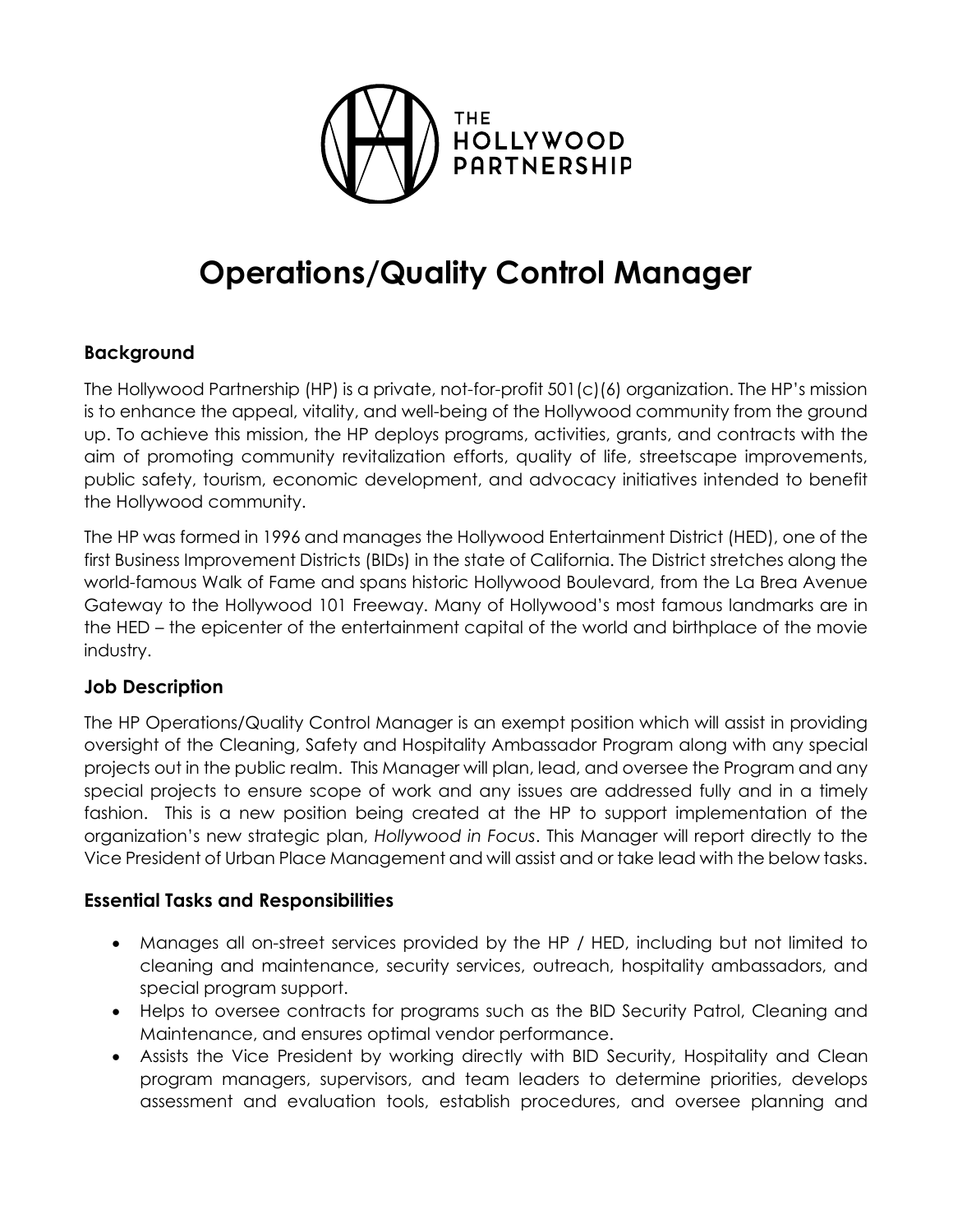implementation. Ensures meaningful goal setting, reporting, measurable outcomes, accountability, and deliverables.

- Assists with the planning and oversight of special projects in the public realm such as tree lighting/trimming and maintenance, trash receptable deployment, art murals and other projects as assigned.
- Assists with vendor bidding & selection processes. Helps with oversight of outside vendors for maximum service, project completion and cost effectiveness.
- Oversees development and implementation of data collection and evaluation tools, and performance measurements to ensure effective delivery of services to all constituents.
- Assists the Vice President in convening property managers, public safety stakeholders (i.e. local law enforcement, security providers, emergency preparedness agencies, business owners, etc.) to provide effective communication channels and problem-solving opportunities.
- Assist with building, developing, and managing the Hollywood Security Network contact list and works closely with corresponding stakeholders and partner agencies.
- Works with LAPD to ensure their CCTV camera system is functioning and service is uninterrupted.
- Perform such other tasks, activities or functions as may be assigned that support the mission of the HP.

# Disclaimer

The above statements are intended to describe the general nature and level of work being performed by people assigned to this classification. They are not to be construed as an exhaustive list of all responsibilities, duties, and skills required of personnel so classified. All personnel may be required to perform duties outside of their normal responsibilities from time to time, as needed.

# Required Skills and Abilities

- Bachelor's degree is preferred and 3-7 years of experience in security, cleaning or other related field
- Highly collaborative team player who can deal with high pressure and complex situations
- Knowledge of and passion for Hollywood
- Ability to identify and cultivate strategic and professional partnerships
- Creative and growth-minded
- Knowledge and passion for intersection of culture, community and economic development, urban planning
- Excellent interpersonal, written and oral communication skills
- Process-oriented with strong project management and organizational skills
- Knowledge of security, communication and surveillance technologies used in similar organizations
- Ability to understand raw data and put together presentations that will be understood by Stakeholders
- Knowledge of Microsoft Office (Word, Excel, PowerPoint)
- Self-motivated and results-driven